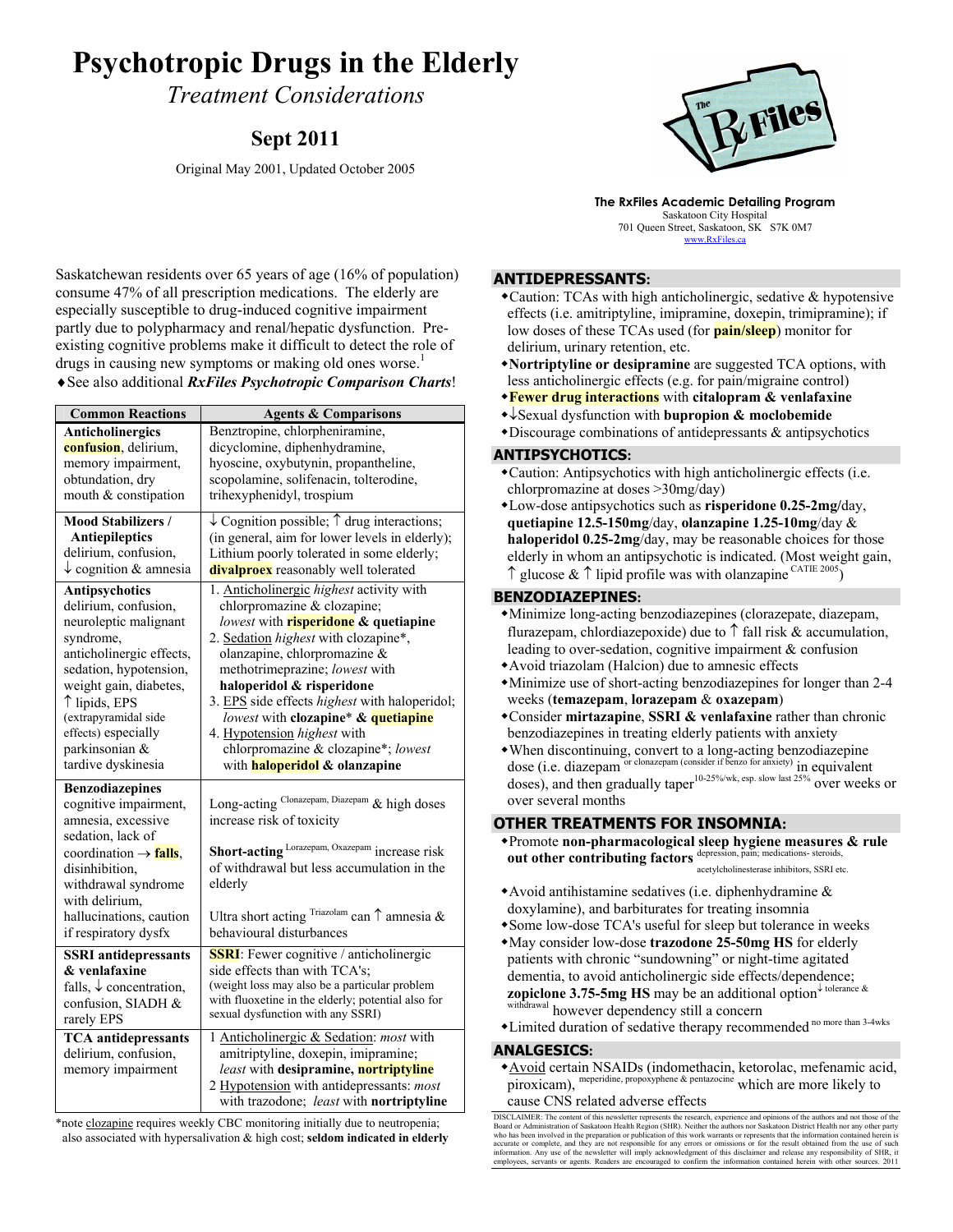# **Management of Behavioural & Psychological Symptoms of DEMENTIA (BPSD) <sup>1</sup> Sep/11**

Background: very common ≤90% in dementia; a major cause of distress to pts/families/caregivers; harm to self & others; huge cost e.g. institutionalization. -not just agitation but non-agitated Sx (apathy, withdrawal, daytime somnolence {circadian rhythm disturbances}, depression, disinhibition, etc.) **Diagnosis**: (Evaluate behaviour→**ABC's A**ntecedents (causes:Physical Intellectual Emotional Cultural Environmental Social), **B**ehaviours & **C**onsequences),  $\Rightarrow$  Assess history unique factors like Down's Sx, physical exam, cognitive tests Feldman CMAJ'08 & nurse observations; collateral family info essential! **Lab Tests**: Recommend CBC, electrolytes, calcium, B12, glucose & TSH; Optional: BUN & SCr, ferritin, magnesium, LFTs, arterial blood gases, ECG, CT/MRI if suggestion of structural lesion <sub>eg. renal failure, brain tumor, normal pressure hydrocephalus, subdural hemorrhage • Eliminate delirium source Young BMJ'07— eg. meds eg. opiates, benzos,</sub> anticholinergics /withdrawal rxs/DI's, dehydration & infections (if indicated: urinalysis/C&S, chest x-ray, lumbar puncture if suspicion of meningitis)

# **Tx 1**: **Assess for and treat any comorbitities** (eg. **infection, pain, constipation**, depression, psychosis}

**Tx 2**: **Explore environmental, exercise & behavioural measures** Cope trial! Reserve drug therapy for situations where nonpharmacological interventions have been fully explored & implemented or in cases of **significant danger**. Specify problem behaviour (eg. "agitation" is less useful than "screaming", "hitting when bathed"). Identify what brings it on & what makes it go away. Identify whom the behaviour is bothering (pt, caregiver/staff or other pts). Human interactions <sup>eg. activiy</sup>, adequate staff eg. nursing home & proper environment most critical.

|  | Start Low                    |
|--|------------------------------|
|  | $\mathcal{C}_{\alpha}$ Class |

**75** 

| "agitation" is less useful than "screaming", "hitting when bathed"). Identify what brings it on $\&$ what makes it go away. Identify whom the behaviour is                                                                                                                                                                                                                                                         |  |                                                                                                                                                                               |                                                  |  |                                                                            |  |  |  |  |
|--------------------------------------------------------------------------------------------------------------------------------------------------------------------------------------------------------------------------------------------------------------------------------------------------------------------------------------------------------------------------------------------------------------------|--|-------------------------------------------------------------------------------------------------------------------------------------------------------------------------------|--------------------------------------------------|--|----------------------------------------------------------------------------|--|--|--|--|
| bothering (pt, caregiver/staff or other pts). Human interactions eg activity, adequate staff eg nursing home & proper environment most critical.                                                                                                                                                                                                                                                                   |  |                                                                                                                                                                               |                                                  |  |                                                                            |  |  |  |  |
|                                                                                                                                                                                                                                                                                                                                                                                                                    |  | Tx 3: Drug Treatment: consider if Sx having no physical cause, are unrelated to other drugs or unresponsive to non-                                                           |                                                  |  | <b>Start Low,</b>                                                          |  |  |  |  |
|                                                                                                                                                                                                                                                                                                                                                                                                                    |  | pharmacological interventions, generally start with $\frac{1}{3}$ to $\frac{1}{2}$ of usual adult dose & titrate up slowly; individualize dose                                |                                                  |  | <b>Go Slow!</b>                                                            |  |  |  |  |
| Tx 4: Reevaluate drug regimen after 3 months; may attempt to <mark>taper/withdraw</mark> meds after 3 months of behavioural stability!                                                                                                                                                                                                                                                                             |  |                                                                                                                                                                               |                                                  |  |                                                                            |  |  |  |  |
| <b>MAJOR DEPRESSION</b>                                                                                                                                                                                                                                                                                                                                                                                            |  | <b>PSYCHOSIS/AGITATION</b>                                                                                                                                                    |                                                  |  | <b>ANXIETY</b>                                                             |  |  |  |  |
| $\downarrow$ mood, apathy, amotivation                                                                                                                                                                                                                                                                                                                                                                             |  | delusions, hallucinations; agitation, aggression                                                                                                                              |                                                  |  | pacing, chanting, psychomotor agitation, etc.                              |  |  |  |  |
| $Mid \rightarrow$ non pharmacologic                                                                                                                                                                                                                                                                                                                                                                                |  | -use non-pharmacological intervention where possible!                                                                                                                         |                                                  |  | -use non-pharmacological intervention                                      |  |  |  |  |
|                                                                                                                                                                                                                                                                                                                                                                                                                    |  | Psychosis: Positive Sx delusions, hallucinations or paranoia                                                                                                                  |                                                  |  | -minimize provocation                                                      |  |  |  |  |
| Moderate to severe $\rightarrow$                                                                                                                                                                                                                                                                                                                                                                                   |  | Negative Sx poverty of thought, apathy, social withdrawal                                                                                                                     |                                                  |  | -consider antidepressant therapy if                                        |  |  |  |  |
| <b>ANTIDEPRESSANT Tx</b>                                                                                                                                                                                                                                                                                                                                                                                           |  | Agitation: aggression, shouting, Start Low, Go Slow                                                                                                                           |                                                  |  | anxiety is secondary to depression or very                                 |  |  |  |  |
|                                                                                                                                                                                                                                                                                                                                                                                                                    |  | pacing, psychomotor                                                                                                                                                           | <b>Then Taper!</b>                               |  | chronic in nature                                                          |  |  |  |  |
| <b>Anxiety often coexists thus</b>                                                                                                                                                                                                                                                                                                                                                                                 |  | <b>ANTIPSYCHOTIC Tx</b>                                                                                                                                                       |                                                  |  | <b>ANTIANXIETY Medication</b>                                              |  |  |  |  |
| use antidepressants with                                                                                                                                                                                                                                                                                                                                                                                           |  | -first designate target $S_x$ (not wandering or mild $S_x$ )                                                                                                                  |                                                  |  | - consider short term as needed                                            |  |  |  |  |
| anxiolytic properties                                                                                                                                                                                                                                                                                                                                                                                              |  | -try to minimize sedation, $\uparrow$ confusion, hypotension & EPS;<br>(titrate no more frequent then q1-2wks)                                                                |                                                  |  | lorazepam $0.5$ -2mg/day                                                   |  |  |  |  |
| e.g. citalopram, sertraline, venlafaxine                                                                                                                                                                                                                                                                                                                                                                           |  |                                                                                                                                                                               |                                                  |  | oxazepam 5-30mg/day                                                        |  |  |  |  |
| CANMAT 09 suggests:                                                                                                                                                                                                                                                                                                                                                                                                |  | <b>target Sx</b> (hallucinations, delusions, hostility, aggression,                                                                                                           |                                                  |  | clonazepam 0.125-2mg/day                                                   |  |  |  |  |
| SSRI's, venlafaxine,                                                                                                                                                                                                                                                                                                                                                                                               |  |                                                                                                                                                                               | severe agitation, & violent/high risk behaviour) |  | (Caution long-acting!)                                                     |  |  |  |  |
| mirtazapine, duloxetine,                                                                                                                                                                                                                                                                                                                                                                                           |  | risperidone 0.25-2mg/day                                                                                                                                                      | monitor for SE                                   |  | Benzodiazepines-caution!                                                   |  |  |  |  |
| moclobemide, bupropion.                                                                                                                                                                                                                                                                                                                                                                                            |  | quetiapine 12.5-200mg/day                                                                                                                                                     | may attempt med                                  |  | SE: sedation, ataxia, altered sleep architecture,                          |  |  |  |  |
| See also RxFiles Charts book pg 104-5.                                                                                                                                                                                                                                                                                                                                                                             |  | olanzapine $\bullet$ $\blacktriangledown$ 1.25-10mg/day                                                                                                                       | tapering $q\frac{3}{2}$ month                    |  | motor $\&$ cognitive impairment $\&$ propensity to                         |  |  |  |  |
|                                                                                                                                                                                                                                                                                                                                                                                                                    |  | haloperidol 0.25-2mg/day (especially useful in delirium)                                                                                                                      |                                                  |  | cause withdrawal Sx when D/C. Paradoxical                                  |  |  |  |  |
| In general $\rightarrow$ may be good for                                                                                                                                                                                                                                                                                                                                                                           |  | [aripiprazole $x^{\otimes}$ & ziprasidone $\ell$ : caution stimulating agents]                                                                                                |                                                  |  | excitation, disinhibition & falls may occur.                               |  |  |  |  |
| depression, depression assoc.                                                                                                                                                                                                                                                                                                                                                                                      |  | •Newer agents as effective but generally better tolerated.                                                                                                                    |                                                  |  | An intermediate acting such as<br>temazepam/oxazepam/lorazepam can be best |  |  |  |  |
| agitation, emotionality &                                                                                                                                                                                                                                                                                                                                                                                          |  | Monitor for SE: sedation, hypotension, falls <sup>2</sup> , EPS (drooling,                                                                                                    |                                                  |  | used for short term, if possible sleep/anxiety                             |  |  |  |  |
| irritability. May help behaviours / disinhibition                                                                                                                                                                                                                                                                                                                                                                  |  | rigidity & akinesia), anticholinergic SE dry mouth, delirium, constipation <sub>,</sub> ??ECG,<br>Tweight/lipids/diabetes, ? Tstroke OR 2.5-3/death OR 1.5-1.8 Class effect & |                                                  |  | states or before planned anxiety provoking                                 |  |  |  |  |
| (May worsen apathy in some patients)                                                                                                                                                                                                                                                                                                                                                                               |  | tardive dyskinesia $\Rightarrow$ this highlights need to reevaluate ongoing use.                                                                                              |                                                  |  | situations                                                                 |  |  |  |  |
| Allow >6 week for adequate                                                                                                                                                                                                                                                                                                                                                                                         |  | *Pts with Lewy bodies (often visual hallucination symptoms)                                                                                                                   |                                                  |  |                                                                            |  |  |  |  |
| trial at an adequate dose                                                                                                                                                                                                                                                                                                                                                                                          |  | have $\hat{\mathsf{T}}$ sensitivity to neuroleptics (quetiapine low dose an option)                                                                                           |                                                  |  | Trazodone 12.5-100mg/day considered option by some                         |  |  |  |  |
|                                                                                                                                                                                                                                                                                                                                                                                                                    |  |                                                                                                                                                                               |                                                  |  | $50-100$ mg po hs                                                          |  |  |  |  |
|                                                                                                                                                                                                                                                                                                                                                                                                                    |  | <b>SSRIs:</b> SE: nausea, vomiting, restlessness, falls, insomnia, $\sqrt{1}$ weight, agitation initially & hyponatremia                                                      |                                                  |  |                                                                            |  |  |  |  |
|                                                                                                                                                                                                                                                                                                                                                                                                                    |  | Citalopram 10-30mg/d, escitalopram <sup>x®</sup> 10-20mg/d, sertraline 25-100mg/d, fluvoxamine 25-150mg/d paroxetine 10-30mg/d etc.                                           |                                                  |  | Buspirone: Ø 10-30mg/day                                                   |  |  |  |  |
| low sedation, $\overline{\downarrow}$ DI's, $\overline{\downarrow}$ withdrawal &<br>Venlafaxine: 37.5-225mg XR od {Similar SE as SSRI, but high GI SE & may 1 BP); XR cap: can sprinkle on food.                                                                                                                                                                                                                   |  |                                                                                                                                                                               |                                                  |  |                                                                            |  |  |  |  |
| $\downarrow$ impairment of motor fx; option $\rightarrow$ chronic<br><b>Bupropion</b> $\widehat{\otimes}$ (2100-150mg bid or 150-300mg XL $\widehat{\otimes}$ to activate pt with withdrawal or psychomotor retardation<br>anxiety but delayed <u>onset <math>\sim</math>3wk</u>                                                                                                                                   |  |                                                                                                                                                                               |                                                  |  |                                                                            |  |  |  |  |
| <b>TCA's:</b> Avoid anticholinergics $\rightarrow$ less with <b>nortriptyline</b> 10-75mg hs & desipramine 25-150mg/d;<br>SE: hypotension, blurred vision, urinary hesitancy, cardiac conduction changes                                                                                                                                                                                                           |  |                                                                                                                                                                               |                                                  |  |                                                                            |  |  |  |  |
|                                                                                                                                                                                                                                                                                                                                                                                                                    |  | Mirtazapine: consider if anorexia/anxiety/sleep problem; RD rapid dissolve form if difficulty swallowing; ≤7.5-45mg/d                                                         |                                                  |  | <b>APATHY</b>                                                              |  |  |  |  |
|                                                                                                                                                                                                                                                                                                                                                                                                                    |  | <b>Moclobemide</b> : role in anxiety & mood dx but may $\uparrow$ stimulation; 100mg od-300mg bid                                                                             |                                                  |  | Tx with external activity & environmental                                  |  |  |  |  |
| <b>Trazodone:</b> low doses used for sedation & some anxiolytic effect;                                                                                                                                                                                                                                                                                                                                            |  |                                                                                                                                                                               | <b>Start Low, Go</b>                             |  | measures. Possible options with concerns:                                  |  |  |  |  |
| monitor for hypotension, serotonin syndrome $\&$ rare priapism in $\&$<br>methylphenidate, dopamine agonists or<br>Slow, But go!<br>Consider ECT in management of treatment resistant or severe depression                                                                                                                                                                                                         |  |                                                                                                                                                                               |                                                  |  |                                                                            |  |  |  |  |
|                                                                                                                                                                                                                                                                                                                                                                                                                    |  |                                                                                                                                                                               |                                                  |  | cholinesterase inhibitors.                                                 |  |  |  |  |
| Sexually Inappropriate Behaviour: assess for medical reason eg. UTI & any drug causes eg. lorazepam, dopamine agonists. Remove disinhibiting drugs including benzo's & alcohol.<br>Behavioural interventions 1 <sup>st</sup> redirection, distraction, avoiding stimulants <sub>,</sub> limited data on drug tx antidepressents, antipsychotics, cholinesterase inhibitor (see also RxFiles Hypersexuality Chart). |  |                                                                                                                                                                               |                                                  |  |                                                                            |  |  |  |  |
|                                                                                                                                                                                                                                                                                                                                                                                                                    |  |                                                                                                                                                                               |                                                  |  |                                                                            |  |  |  |  |
| Sleep Disturbances: assess for medical reason <sup>eg. heart failure, sleep apnea</sup> , drug cause <sup>eg. stimulants</sup> , Options: <mark>behavioural</mark> , trazodone <sup>25-50mg HS</sup> , zopiclone <sup>x® 3.75-5mg HS</sup> , Limit to 3-4wk<br>$\mathbf{D}_{\alpha}$                                                                                                                               |  |                                                                                                                                                                               |                                                  |  |                                                                            |  |  |  |  |

**Pain**: consider trial of **acetaminophen** ≤ **3.2g/day** (e.g. 650mg po QID; or long-acting 1300mg BID AM & HS) to reduce **agitation & pain** Husebo'11; opiates if necessary in select individuals Cholinesterase Inhibitors -modest cognitive, functional & behavioural benefit; may help apathy, hallucination & delusion?-post hoc analyses;

unlikely to help agitation & aggression - not better than placebo for agitation Howard<sup>507</sup>, may help Lewy Body dementia<sup>↓ visual sx's</sup> Consider **cholinesterase inhibitors** in Alzheimer's (**donepezil**, **galantamine**, **rivastigmine**) ; but SE: nausea/vomiting, fatigue, anorexia, ↓ heart rate, urinary incontinence

Memantine <sup>x</sup><sup>⊗</sup> NMDA <sup>receptor antagonist</sup>, may help with agitation, aggression, irritability, disinhibition, & psychosis<sup>case reports, only post-hoc analysis of RCT</sup>

**Anticonvulsants:** some use short term (<6weeks) in agitation, aggression, hostility, sleep-wake disturbance cycle & mania

◆ carbamazepine 100-600mg/day <sup>≤400mg/day in BPSD</sup> SE: sedation, ataxia, falls, rash, headache, leukopenia & ↑ liver tests & DIs. √ Good for impulsivity or if brain injury. ◆ ? topiramate 25-50mg/day cognitive difficulties ◆ valproate no longer recommended dose required associated with significant sedation, diarrhea, tremor, nausea, hair loss, ↑ liver tests; useful if manic

other agents gabapentin, lamotrigine, levetiracetam benefit unknown – concerns re: worsening existing behaviour gabapetin-worsening agitation if Lewy Body dementia

**BETA BLOCKER**: propranolol 10-80mg/d; possible ↓ aggression <sup>but diminishes over time</sup>; SE:↓ heart rate & hypotension Caution: asthma, PVD & possibly depression Hx

BP=blood pressure CI=contraindication DI=drug interaction Dx=disorder fx=function HR=heart rate Hx=history n/v=nausea/vomiting Pt=patient PVD=peripheral vascular disease SE=side effect Sx=symptom Tx=treatment a=Exception Drug Status Sask. X =non-formulary in Sask. ⊗=not covered by NIHB V=covered by NIHB  $\varphi$ =prior approval NIHB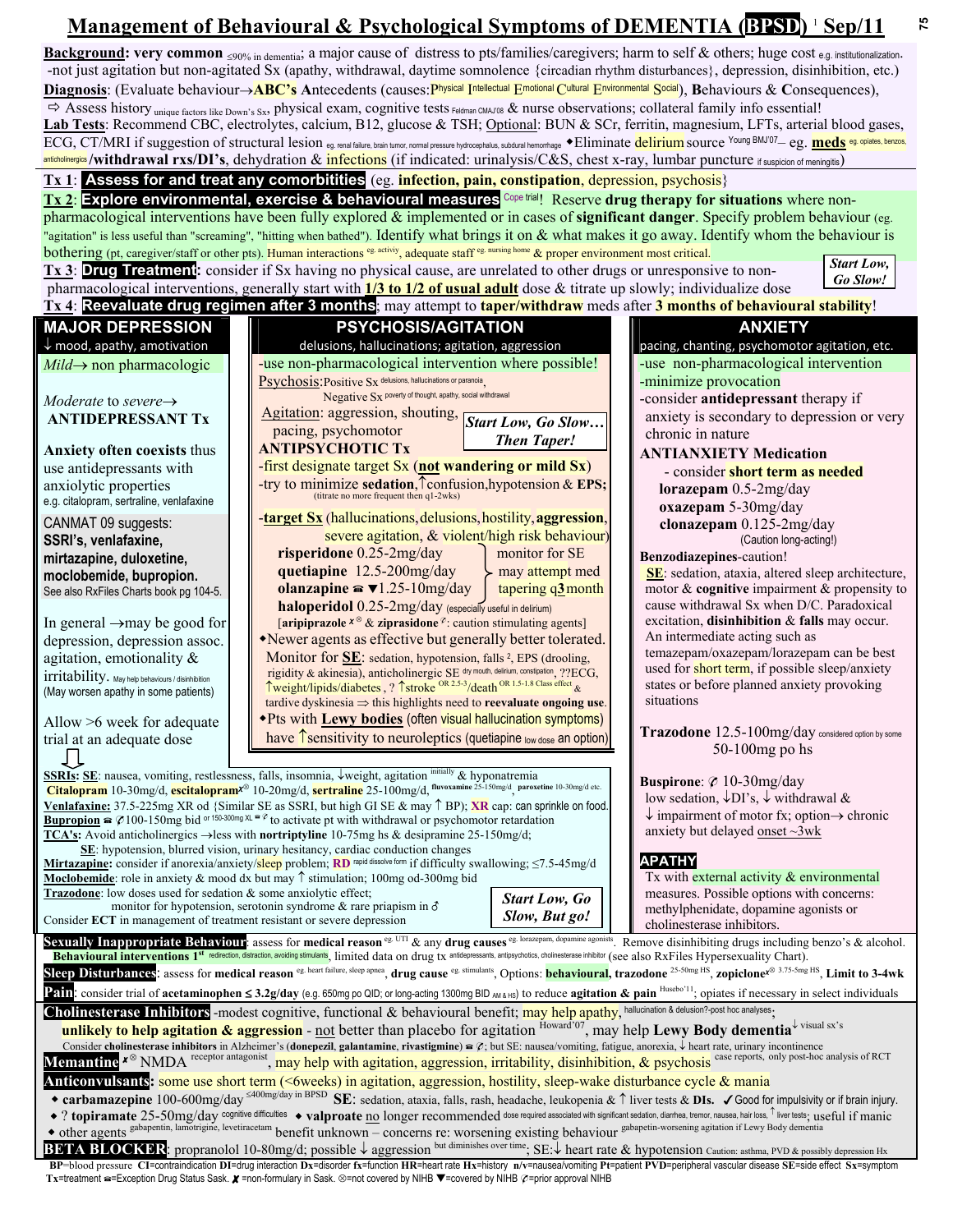$\frac{1}{1}$ <sup>1</sup>Adapted from: Primary Care Management & Pharmacological Management of BPSD, International Psychogeriatric Association, Module 1-8 2002. http://www.ipa-

online.org/ipaonlinev3/ipaprograms/bpsdrev/6BPSDfinal.pdf<br><sup>2</sup> Hien le TT, Cumming RG, Cameron ID, et al. Atypical antipsychotic medications and risk of falls in residents of aged care facilities. J Am Geriatr Soc. 2005 Aug

#### **Additional references**:

Acosta-Baena Natalia, Sepulveda-Falla Diego, Lopera-Gomez Carlos Mario, et al. **Pre-dementia** clinical stages in presenilin 1 E280A familial early-onset Alzheimer's disease: a

 retrospective cohort study, The Lancet Neurology, Vol10, Issue 3, Mar 2011. **AHA-ASA**-American Heart Association/American Stroke Association. Scientific statement: **Vascular contributions to cognitive impairment and dementia**. *Stroke* 2011; DOI:10.1161/?STR.0b013e3182299496. http://stroke.ahajournals.org/content/early/2011/07/21/STR.0b013e3182299496.full.pdf+html

Alagiakrishnan K, Marrie T, Rolfson D, et al. Gaps in patient care practices to **prevent hospital-acquired delirium**. Can Fam Physician. 2009 Oct;55(10):e41-6. Alexopoulos GS, Streim J, et al.; Expert Consensus Panel for Using Antipsychotic Drugs in Older Patients. Using antipsychotic agents in older patients. J Clin Psychiatry. 2004;65 Suppl 2:5-99;discussion 100-102;quiz 103-4.

Almaraz AC, Driver-Dunckley ED, Woodruff BK, et al. Efficacy of rivastigmine for cognitive symptoms in **Parkinson** disease with dementia. Neurologist. 2009 Jul;15(4):234-7.

Rivastigmine therapy for PDD is associated with significant tradeoffs in efficacy and adverse effects. Carefully monitored trials of rivastigmine may provide meaningful benefits for a minority of PDD patients.

Ancelin ML, et al. Non-degenerative mild **cognitive impairment** in elderly people and use of **anticholinergic** drugs: longitudinal cohort study. BMJ. 2006 Feb 25;332(7539):455-9. Epub 2006 Feb 1. CONCLUSIONS: Elderly peopl

Anderson Craig, Teo Koon, Gao Peggy, et al. and for the **ONTARGET and TRANSCEND Investigators, Renin-angiotensin system blockade** and cognitive function in patients at high risk of cardiovascular disease: analysis of data from the ONTARGET and TRANSCEND studies, The Lancet Neurology, Volume 10, Issue 1, January 2011, Pages 43-53, ISSN 1474-4422, DOI: 10.1016/S1474-4422(10)70250-7. (no clear benefits)<br>inergic Cognitive Burden (ACB) s Anticholinergic Cognitive Burden (ACB) scale http://www.indydiscoverynetwork.org/AnticholinergicCognitiveBurde<br>Axona (Accera) Medical Letter June 29, 2009. (Medical food containing medium-chain triglycerides -insufficient

Axona (Accera) Medical Letter June 29, 2009. (Medical food containing mediu Balasa M., Gelpi E., Antonell A., et al. and For the Neurological Tissue Bank/University of Barcelona/Hospital Clínic NTB/UB/HC Collaborative Group. Clinical features and APOE genotype of pathologically proven early-onset

Baldi I et al. Neurobehavioral effects of long-term exposure to **pesticides**: Results from the 4-year follow-up of the PHYTONER Study. Occup Environ Med 2010 Nov 22

Ballard C, Waite J. The effectiveness of **atypical antipsychotics** for the treatment of **aggression and psychosis in Alzheimer's diseas**e. <u>Cochrane Database Syst Rev. 2006</u> Jan 25;(1):CD003476.<br>Ballard C, Hanney ML, Theod There is an increased long-term risk of mortality in patients with AD who are prescribed antipsychotics; these results further highlight the need to seek less harmful alternatives for the long-term treatment of neuropsychi

Ballard C, Corbett A. Management of **neuropsychiatric symptoms** in people with dementia. CNS Drugs. 2010 Sep 1;24(9):729-39. doi:10.2165/11319240-000000000-00000.

Banerjee S, Hellier J, Dewey M, et al. Sertraline (150mg/day) or mirtazapine (45mg/day) for depression in dementia (HTA-SADD): a randomised, multicentre, double-blind, placebo-controlled trial. Lancet 2011; July 18 Barak Y, Plopski I, Tadger S, et al. Escitalopram versus risperidone for the treatment of behavioral and psychotic symptoms associated with Alzheimer's disease: a randomized double-blind pilot study. Int Psychogeriatr. 201 Apr 15:1-5.

Barnes DE, Covinsky KE, Whitmer RA, Kuller LH, Lopez OL, Yaffe K. Predicting risk of dementia in older adults. The **late-life dementia risk index**. Neurology. 2009 May 13. [Epub ahead of print] Barthel H, Gertz HJ, Dresel S, et al. for the Florbetaben Study Group. Cerebral amyloid-β PET with florbetaben ((18)F) in patients with Alzheimer's disease and healthy controls: a multicentre phase 2 diagnostic study.

Lancet Neurol. 2011 Apr 8.

Bartorelli L, et al.; Upgrade Study Group. Effects of switching from an AChE inhibitor to a dual AChE-BuChE inhibitor in patients with Alzheimer's disease. Curr Med Res Opin. 2005 Nov;21(11):1809-18. Barzilay Joshua I.; Gao Peggy; O'Donnell Martin; et al. for the ONTARGET and TRANSCEND Investigators. **Albuminuria and Decline in Cognitive Function**: The ONTARGET/TRANSCEND Studies. Arch Intern Med. 2011;171(2):142-150.

Bayer-Carter JL, Green PS, Montine TJ, et al. **Diet intervention** and cerebrospinal fluid biomarkers in amnestic mild cognitive impairment. Arch Neurol. 2011 Jun;68(6):743-52.

Belle SH, et al. Resources for Enhancing Alzheimer's Caregiver Health (REACH) II Investigators. Enhancing the quality of life of dementia caregivers from different ethnic or racial groups: a randomized, controlled trial. A 2006 Nov 21;145(10):727-38.

Bergman J, Dwolatzky T, Brettholz I, Lerner V. Beneficial effect of **donepezil** in the treatment of elderly patients with **tardive movement** disorders. J Clin Psychiatry. 2005 Jan;66(1):107-10.

Berthier ML, et al. A randomized, placebo-controlled study of **donepezil** in **poststroke aphasia**. Neurology. 2006 Nov 14;67(9):1687-9. n=16<br>Birks J, Harvey RJ. **Donepezil** for dementia due to Alzheimer's disease. Cochrane

Birks J, Grimley Evans J, Iakovidou V, Tsolaki M, Holt FE. <mark>Rivastigmine</mark> for Alzheimer's disease. Cochrane Database Syst Rev. 2009 Apr 15;(2):CD001191.<br>Black SE, Doody R, Li H, et al. **Donepezil** preserves cognition and g

Breen DA, Breen DP, Moore JW, Breen PA, O'Neill D. **Driving and dementia**. BMJ. 2007 Jun 30;334(7608):1365-9.<br>Breitbart W, Alici Y. Agitation and <mark>delirium</mark> at the end of life: "We couldn't manage him". JAMA. 2008 Dec 24;3

Brodaty H, Ames D, Snowdon J, et al. **Risperidone** for psychosis of Alzheimer's disease and mixed dementia: results of a double-blind, placebo-controlled trial. Int J Geriatr Psychiatry. 2005 Dec;20(12):1153-7.<br>Brown Jerem data/bmj.b2030/DC1/1

Burns A. Bernabei R. Bullock R. et al. Safety and efficacy of galantamine (Reminyl) in severe Alzheimer's disease (the SERAD study): a randomised, placebo-controlled, double-blind trial, Lancet Neurol, 2008 Nov 28. [Epub a Galantamine can be started and used safely in elderly patients with severe AD. Galantamine improved cognitive function but failed to significantly improve the co-primary parameter of overall activities of daily living.<br>Bur

Callahan CM, et al. Effectiveness of **collaborative care** for older adults with Alzheimer disease in primary care: a randomized controlled trial.JAMA. 2006 May 10;295(18):2148-57.<br>Campbell NL, Boustani MA, Lane KA, et al.

ors' Mental Health (CCSMH) National Guidelines for Delirium & Depression Mental Health 2006: ht

Canessa N, Ferini-Strambi L. **Sleep-disordered breathing** and cognitive decline in older adults. JAMA. 2011 Aug 10;306(6):654-5.

Cardarelli R, Kertesz A, Knebl JA. **Frontotemporal dementia**: a review for primary care physicians. Am Fam Physician. 2010 Dec 1;82(11):1372-7.

Cardiovascular and Cerebrovascular Events in the Randomized, Controlled Alzheimer's Disease Anti-Inflammatory Prevention Trial (ADAPT). PLoS Clin Trials. 2006 Nov 17;1(7):e33 [Epub ahead of print] For celecoxib, ADAPT data not show the same level of risk as those of the APC trial. The data for naproxen, although not definitive, are suggestive of increased cardiovascular and cerebrovascular risk. (Nissen SE. ADAPT: The Wrong Way to Stop a Cli

Trial. PLoS Clin Trials. 2006 Nov 17;1(7):e35 [Epub ahead of print]

Carson S, McDonagh MS, Peterson K. A systematic review of the efficacy and safety of atypical antipsychotics in patients with psychological and behavioral symptoms of dementia. J Am Geriatr Soc. 2006 Feb;54(2):354-61.<br>Cari

Caselli RJ, Dueck AC, Locke DE, et al. Cerebrovascular risk factors and preclinical memory decline in healthy **APOE** {varepsilon}4 **homozygotes**. Neurology. 2011 Mar 22;76(12):1078-84.

Chen Yong; Briesacher Becky A.; Field Terry S.; et al. Unexplained Variation Across US **Nursing Homes in Antipsychotic Prescribing Rates**. Arch Intern Med. 2010;170(1):89-95.

Chertkow H. Diagnosis and treatment of dementia: introduction. Introducing a series based on the Third Canadian Consensus Conference on the Diagnosis and Treatment of Dementia. CMAJ. 2008 Jan 29;178(3):316-21.<br>Chertkow H,

Clark Christopher M., Schneider Julie A., Bedell Barry J., et al., for the AV45-A07 Study Group. Use of Fl**orbetapir-PET for Imaging β-Amyloid** Pathology. JAMA. 2011;305(3):275-283.doi:10.1001/jama.2010.2008<br>Clegg A, Young

Cohen-Bittan J, Boddaert J, Guettrot-Imbert G, et al. Atyp**ical dementia**. Lancet. 2010 Aug 21;376(9741):656.<br>Cooper C, Selwood A, Blanchard M, Walker Z, Blizard R, Livingston G. <u>Abuse of people</u> with dementia by family c

Dangour AD et al. Effect of 2-y n–3 long-chain **polyunsaturated fatty acid supplementation** on cognitive function in older people: A randomized, double-blind, controlled trial. Am J Clin Nutr 2010 Apr 21.

Dartigues JF, Féart C. **Risk factors** for Alzheimer disease: Aging beyond age? Neurology. 2011 Jul 19;77(3):206-7.<br>Daviglus ML, Plassman BL, Pirzada A, et al. **Risk Factors and Preventive Interventions** for Alzheimer Disea

De Deyn P, Jeste DV, Swanink R, Kostic D, et al. **Aripiprazole** for the treatment of psychosis in patients with Alzheimer's disease: a randomized, placebo-controlled study. J Clin Psychopharmacol. 2005 Oct;25(5):463-7. De Meyer Geert; Shapiro Fred; Vanderstichele Hugo; et al.; for the Alzheimer's Disease Neuroimaging Initiative. Diagnosis-Independent Alzheimer Disease Biomarker Signature in Cognitively Normal Elderly People. Arch Neurol.

Dekosky ST, Williamson JD, Fitzpatrick AL, et al.; for the Ginkgo Evaluation of Memory (GEM) Study Investigators. Ginkgo biloba for Prevention of Dementia: A Randomized Controlled Trial. JAMA. 2008 Nov 19;300(19):2253-2262

Devanand DP, Schupf N, Stern Y, et al. Plasma A {beta} and **PET PiB binding** are inversely related in mild cognitive impairment. Neurology. 2011 Jul 12;77(2):125-31.<br>Devanand DP, Pelton GH, Cunqueiro K, Sackeim HA, Marder

In Alzheimer's disease. Int J Geriatr Psychiatry. 2011 Sep;26(9):937-43.

Devlin JW, Roberts RJ, Fong JJ, et al. Efficacy and safety of quetiapine in critically ill patients with delirium: a prospective, multicenter, randomized, double-blind, placebo-controlled pilot study. Crit Care Med. 2010<br>F differences in adverse events, if they exist. (LOE = 1b)

Devore EE, Grodstein F, van Rooij FJ, et al. **Dietary antioxidants** and long-term risk of dementia. Arch Neurol. 2010 Jul;67(7):819-25.

Dickerson BC, Stoub TR, Shah RC, et al. Alzheimer-signature MRI biomarker predicts AD dementia in cognitively normal adults. Neurology. 2011 Apr 19;76(16):1395-402.<br>Dichgans M, Markus HS, et al. Donepezil in patients with findings is not clear.

Dodge HH, Zitzelberger T, Oken BS, et al. A randomized placebo-controlled trial of ginkgo biloba for the prevention of cognitive decline. Neurology. 2008 Feb 27; [Epub ahead of print] n=118 42 month In unadjusted analyses, ginkgo biloba extract (GBE) neither altered the risk of progression from normal to Clinical Dementia Rating (CDR) = 0.5, nor protected against a decline in memory function. Secondary analysis taking into account

Dolder Christian R, Davis Lauren Nicole, McKinsey Jonathan. Use of **Psychostimulants in Patients with Dementia** . Ahead of Print on 1 Oct2010, DOI 10.1345/aph.1P341. Ann Pharmacother ;44:1624-1632. Dorsey E. Ray; Rabbani Atonu; Gallagher Sarah A.; et al. Impact of **FDA Black Box Advisory** on Antipsychotic Medication Use. Arch Intern Med. 2010;170(1):96-103.<br><mark>Drugs for Cognitive Loss and Dementia</mark>. Treatment Guideline

Dubois B, Feldman HH, Jacova C, Dekosky ST, Barberger-Gateau P, et al.. Research criteria for the diagnosis of Alzheimer's disease: revising the NINCDS-ADRDA criteria. Lancet Neurol. 2007 Aug;6(8):734-46. These new criteri centred on a clinical core of early and significant episodic memory impairment. They stipulate that there must also be at least one or more abnormal biomarkers among structural neuroimaging with MRI, molecular neuroimaging fluid analysis of amyloid beta or tau proteins.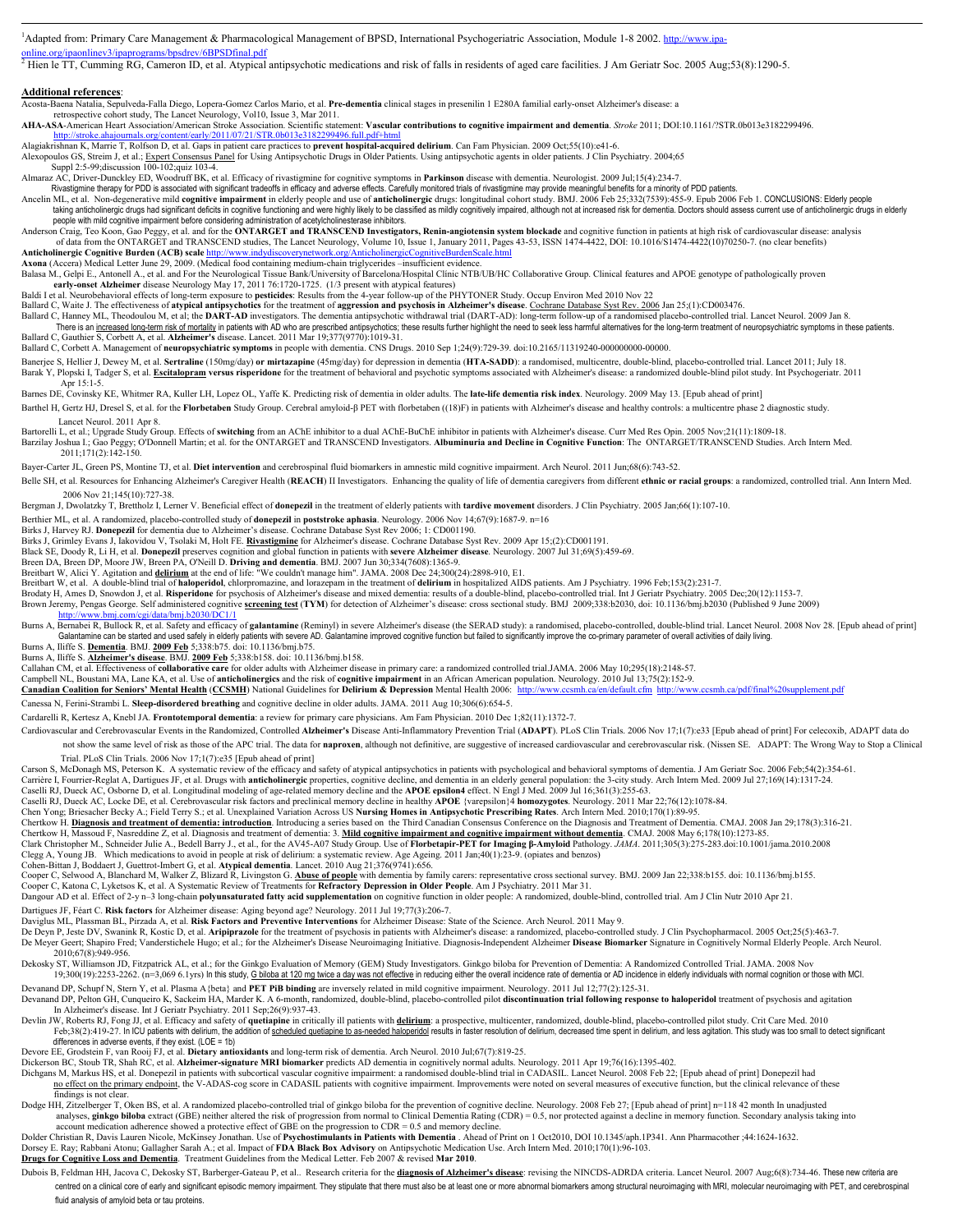Dubois B, Feldman HH, Jacova C, Cummings JL, Dekosky ST, et al. Revising the **definition of Alzheimer's disease**: a new lexicon. Lancet Neurol. 2010 Oct 8.

Ehlenbach William J.; Hough Catherine L.; Crane Paul K.; et al. Association Between Acute Care and Critical Illness **Hospitalization and Cognitive Function** in Older Adults. JAMA. 2010;303(8):763-770. Emre M, Tsolaki M, Bonuccelli Uet al; 11018 Study Investigators. Memantine for patients with Parkinson's disease dementia or dementia with Lewy bodies: a randomised, double-blind, placebo-controlled trial. Lancet Neurol. 2

 Oct;9(10):969-77. Espeland MA, Tindle HA, Bushnell CA, et al. for the Women's Health Initiative Memory Study. Brain Volumes, Cognitive Impairment, and **Conjugated Equine Estrogens**. J Gerontol A Biol Sci Med Sci. 2009 Sep 3. Etgen Thorleif; Sander Dirk; Huntgeburth Ulrich; et al. **Physical Activity** and Incident Cognitive Impairment in Elderly Persons: The INVADE Study. Arch Intern Med. 2010;170(2):186-193.<br>Farlow M, Salloway S, Tariot P, et a

2010Jul;32(7):1234-1251.

FDA Aug/11 Antidepressant citalopram (Celexa, Forest Laboratories) should not be used in doses higher than 40 mg per day because of concerns that it can cause potentially fatal changes in heart rhythm (eg. ↑QT )<br>Féart C, S

Feldman HH, Jacova C, Robillard A, et al. **Diagnosis and treatment of dementia**: 2. Diagnosis. CMAJ. 2008 Mar 25;178(7):825-36. Ferrara N, Corbi G, Capuano A, Filippelli A, Rossi F. **Memantine-induced hepatitis** with cholestasis in a very elderly patient. Ann Intern Med. 2008 Apr 15;148(8):631-2.

Ferri CP, Prince M, Brayne C, Brodaty H, et al.; Alzheimer's Disease International. **Global prevalence of dementia**: a Delphi consensus study. Lancet. 2006 Dec 17;366(9503):2112-7.

Fialova D, et al. R; AdHOC Project Research Group. Potentially **inappropriate medication** use among elderly home care patients in Europe. JAMA. 2005 Mar 16;293(11):1348-58.

Fillit HM, Doody RS, Binaso K, et al. Recommendations for **best practices** in the treatment of Alzheimer's disease in managed care. Am J Geriatr Pharmacother. 2006;4 Suppl A:S9-S24; quiz S25-S28.

Fleisher AS, Chen K, Liu X, et al. Using Positron Emission Tomography and Florbetapir F 18 to Image Cortical Amyloid in Patients With Mild Cognitive Impairment or Dementia Due to Alzheimer Disease. Arch Neurol. 2011 Jul 11 Fong TG et al. **Delirium accelerates** cognitive decline in Alzheimer disease. Neurology 2009 May 5; 72:1570.<br>Fong Tamara G.; Jones Richard N.; Rudolph James L.; et al. Development and Validation of a Brief **Cognitive Asses** 

Forlenza OV, Diniz BS, Radanovic M, et al. Disease-modifying properties of long-term **lithium treatment for amnestic mild cognitive impairment**: randomised controlled trial. Br J Psychiatry. 2011 May,198:351-6.<br>Fossey J, e 1;332(7544):61.

Fox C, Richardson K, Maidment ID, et al. **Anticholinergic Medication Use** and Cognitive Impairment in the Older Population: The Medical Research Council Cognitive Function and Ageing Study. J Am Geriatr Soc. 2011 Jun 24

Frisoni GB. **PET and (18)F ligands** in the diagnosis of Alzheimer's disease. Lancet Neurol. 2011 Apr 8.<br>Galvin JE, Roe CM, Powlishta KK, Coats MA, Muich SJ, Grant E, Miller JP, Storandt M, Morris JC. The **AD8**: a brief inf

Ganguli M, Snitz BE, Saxton JA, et al. Outcomes of **mild cognitive impairment** by definition: a population study. Arch Neurol. 2011 Jun;68(6):761-7.<br>Gardner DM, Baldessarini RJ, Waraich P. Modern antipsychotic drugs: a cri

Gauthier S, et al. International Psychogeriatric Association Expert Conference on mild cognitive impairment. **Mild cognitive impairment**. Lancet. 2006 Apr 15;367(9518):1262-70. Gauthier S, Herrmann N, Ferreri F, Agbokou C. Use of **memantine** to treat Alzheimer's disease. CMAJ. 2006 Aug 29;175(5):501-2.

Gauthier S, et al. EXTEND Investigators. A large, naturalistic, **community-based** study of **rivastigmine** in mild-to-moderate AD: the **EXTEND** Study. Curr Med Res Opin. 2006 Nov;22(11):2251-65.

Gill Sudeep S; et al. Syncope and Its Consequences in Patients With Dementia Receiving Cholinesterase Inhibitors: A Population-Based Cohort Study Arch Intern Med. 2009;169(9):867-873.<br>Gitlin Laura N.; Winter Laraine; Denni Givens Jane L.; Jones Richard N.; Shaffer Michele L.; et al. Survival and Comfort After **Treatment of Pneumonia** in Advanced Dementia. Arch Intern Med. 2010;170(13):1102-1107.

Godin O, Tzourio C, Maillard P, et al. Antihypertensive Treatment and Change in Blood Pressure Are Associated With the Progression of White Matter Lesion Volumes: The Three-City (3C)-Dijon Magnetic Resonance Imaging Study.

Circulation. 2011 Jan 25;123(3):266-73.<br>Goldfeld Keith S.; Stevenson David G.; Hamel Mary Beth; et al. M**edicare Expenditures Among Nursing Home Residents** With Advanced Dementia. Arch Intern Med. 2011;171(9):824-830.<br>Graf

occupational therapy intervention for patients with dementia and their care givers is successful and cost effective, especially in terms of informal care giving.<br>Green RC, Roberts JS, Cupples LA, et al.; REVEAL Study Group

Green RC.; Schneider LS.; et al. the Tarenflurbil Phase 3 Study Group. Effect of Tarenflurbil on Cognitive Decline and Activities of Daily Living in Patients With Mild Alzheimer Disease: A Randomized Controlled Trial. JAMA 2009;302(23):2557-2564.

Growdon JH, Hyman BT. **Plasma {beta}-Amyloid** Linked to Cognitive Decline. Arch Neurol. 2011 Jun;68(6):799-801.

Gupta VB, Laws SM, Villemagne VL,et al; For the AIBL Research Group. Plasma apolipoprotein E and Alzheimer disease risk: The AIBL study of aging. Neurology. 2011 Mar 22;76(12):1091-1098.<br>Haddad P. Weight change with atypic

Han L, Agostini JV, Allore HG. Cumulative anticholinergic exposure is associated with poor memory and executive function in older men. J Am Geriatr Soc. 2008 Dec;56(12):2203-10. Cumulative anticholinergic exposure across m

Hayden KM, Norton MC, Darcey D, et al. Cache County Study Investigators. Occupational exposure to **pesticides** increases the risk of incident AD: the Cache County study. Neurology. 2010 May 11;74(19):1524-30.<br>Health Canada Hernandez RK, Farwell W, Cantor MD, Lawler EV. Cholinesterase Inhibitors and Incidence of **Bradycardia** in Patients with Dementia in the Veterans Affairs New England Healthcare System. J Am Geriatr Soc. 2009 Sep 28. Herrmann N, Rapoport MJ, Sambrook R, et al. Canadian Outcomes Study in Dementia (COSID) Investigators. Predictors of **driving cessation** in mild-to-moderate dementia. CMAJ. 2006 Sep 12;175(6):591-5.<br>Herrmann N, Lanctôt KL.

Herrmann N Md, Gauthier S Md. Diagnosis and treatment of dementia: 6. Management of **severe Alzheimer disease**. CMAJ. 2008 Dec 2;179(12):1279-1287.

Herrmann N, Black SE, Chow T, Cappell J, Tang-Wai DF, Lanctôt KL. Serotonergic Function (citalopram) and Treatment of Behavioral and Psychological Symptoms of Frontotemporal Dementia. Am J Geriatr Psychiatry. 2011 Aug 27.

Herholz Karl, Ebmeier Klaus. Clinical **amyloid imaging** in Alzheimer's disease. The Lancet Neurology 1 July 2011 (Volume 10 Issue 7 Pages 667-670 DOI: 10.1016/S1474-4422(11)70123-5)<br>Hogan DB, Bailey P, Black S, Carswell A, 7;179(8):787-93.

Hogan DB, Bailey P, Black S, Carswell A, Chertkow H, Clarke B, Cohen C, Fisk JD, Forbes D, Man-Son-Hing M, Lanctôt K, Morgan D, Thorpe L. Diagnosis and treatment of dementia: 5. Nonpharmacologic and pharmacologic therapy for **mild to moderate dementia**. CMAJ. 2008 Nov 4;179(10):1019-26.

Holmes C, Cunningham C, Zotova E, et al. Proinflammatory **cytokines**, sickness behavior, and Alzheimer disease. Neurology. 2011 Jul 19;77(3):212-8.

Holroyd-Leduc JM, Khandwala F, Sink KM. How can **delirium** best be prevented and managed in older patients in hospital? CMAJ. 2009 Aug 17. [Epub ahead of print]<br>Holsinger T, Deveau J, Boustani M, Williams JW Jr. **Does this** 

Howard RJ, et al. Donepezil for the treatment of agitation in Alzheimer's disease. (CALM-AD) N Engl J Med. 2007 Oct 4;357(14):1382-92. In this 12-week trial, donepezil was not more effective than placebo in treating agitat with Alzheimer's disease.

Husebo BS, Ballard C, Aarsland D. **Pain treatment of agitation** in patients with dementia: a systematic review. Int J Geriatr Psychiatry. 2011 Oct;26(10):1012-8. doi: 10.1002/gps.2649.

Husebo BS, Ballard C, Sandvik R, Nilsen OB, Aarsland D. Efficacy of **treating pain** to reduce behavioural disturbances in residents of nursing homes with dementia: cluster randomised clinical trial. BMJ 2011;343;d4065.

Huybrechts KF, Rothman KJ, Silliman RA., et al. Risk of death and hospital admission for major medical events after initiation of psychotropic medications in older adults admitted to nursing homes. CMAJ 2011 0: cmaj.101406

Hyman BT. **Amyloid**-Dependent and Amyloid-Independent Stages of Alzheimer Disease. Arch Neurol. 2011 Apr 11.

Iliffe S, Pealing L. **Subjective memory problems**. BMJ. 2010 Mar 19;340:c1425. Inouye SK. **Delirium in older persons**. N Engl J Med. 2006 Mar 16;354(11):1157-65.

Inzitari M, Pozzi C, Ferrucci L, Chiarantini D, Rinaldi LA, Baccini M, Pini R, Masotti G, Marchiomi N, Di Bari M. Subtle neurological abnormalities as risk factors for cognitive and functional decline, cerebrovascular even functional decline and independently predicted mortality and CVEs.

Iverson DJ, Gronseth GS, Reger MA, et al. Practice parameter update: evaluation and management of driving risk in dementia: report of the Quality Standards Subcommittee of the American Academy of Neurology. Neurology. 2010 pdf/WNL.0b013e3181da3b0fv1.pd

Iwashyna Theodore J.; Ely E. Wesley; Smith Dylan M.; et al. Long-term Cognitive Impairment and Functional Disability Among Survivors of **Severe Sepsis**. *JAMA*. 2010;304(16):1787-1794.

Jagust WJ. **Amyloid Imaging**: Liberal or Conservative? Let the Data Decide. Arch Neurol. 2011 Jul 11.

Jokinen H, Gouw AA, Madureira S, et al. On behalf of the LADIS Study Group. Incident l**acunes** influence cognitive decline: The LADIS study. Neurology. 2011 May 31;76(22):1872-1878.<br>Kales HC, Zivin K, Kim HM, Valenstein M,

Kalisvaart KJ, de Jonghe JF, Bogaards MJ, Vreeswijk R, Egberts TC, Burger BJ, et al. Haloperidol prophylaxis for elderly hip-surgery patients at risk for delirium: a randomized placebo-controlled study. J Am Geriatr Soc. 2 Oct;53(10):1658-66. (InfoPOEMs: Low-dose haloperidol was no more effective than placebo in preventing delirium in elderly patients undergoing hip surgery. However, when delirium occurred, it was milder and shorter in patie

Kamble P, Chen H, Sherer JT, et al. Use of **antipsychotics among elderly nursing home residents** with dementia in US: an analysis of National Survey Data. Drugs Aging.2009;26(6):483-92.doi:10.2165/00002512-200926060-00005.

Kim DH, Brown RT, Ding EL, et al. Dementia medications and risk of falls, syncope, and related adverse events: meta-analysis of randomized controlled trials. J Am Geriatr Soc. 2011 Jun;59(6):1019-31 (syncope for ChEls) Kirby J, et al. A systematic review of the clinical and cost-effectiveness of **memantine** in patients with moderately severe to severe Alzheimer's disease. Drugs Aging. 2006;23(3):227-40.

Klassen BT, Hentz JG, Shill HA, et al. **Quantitative EEG** as a predictive biomarker for Parkinson disease dementia. Neurology. 2011 Jul 12;77(2):118-24.

Knopman DS, Penman AD, Catellier DJ, et al. **Vascular risk factors** and longitudinal changes on brain MRI: The ARIC study. Neurology. 2011 May 31;76(22):1879-85.

Koivunen J, Scheinin N, Virta JR, et al. **Amyloid PET imaging** in patients with mild cognitive impairment: A 2-year follow-up study. Neurology. 2011 Mar 22;76(12):1085-90.

Kolanowski A, Litaker M, Buettner L, et al. A randomized clinical trial of **theory-based activities** for the behavioral symptoms of dementia in nursing home residents. J Am Geriatr Soc. 2011 Jun;59(6):1032-41.

Krupp LB, Christodoulou C, Melville P, et al. Multicenter randomized clinical trial of **donepezil** for memory impairment in multiple sclerosis. Neurology. 2011 Apr 26;76(17):1500-7. (not work)

Kwok CS, Loke YK, Hale R, et al. **Atrial fibrillation** and incidence of dementia: A systematic review and meta-analysis. Neurology 2011; 76:914-922.<br>Larson EB, Wang L, Bowen JD, McCormick WC, Teri L, Crane P, Kukull W. Exe

Lautenschlager NT, et al. Effect of physical activity on cognitive function in older adults at risk for Alzheimer disease: a randomized trial. JAMA. 2008 Sep 3;300(9):1027-37. In this study of adults with subjective memory 6-month program of physical activity provided a modest improvement in cognition over an 18-month follow-up period.

Lee JH, Kim SH, Kim GH, et al. Identification of pure **subcortical vascular dementia** using 11C-Pittsburgh compound B. Neurology. 2011 Jul 5;77(1):18-25.<br>Leonard R, Tinetti ME, Allore HG, Drickamer MA. Potentially **modifia** 26;166(12):1295-300. If the associations we have estimated are causal, then treatment of <u>depression, delusions, hallucinations, and constipation</u> may reduce physical aggression among nursing home residents.<br>Llewellyn Davi

cognitive decline in the elderly population studied over a 6-year period, which raises important new possibilities for treatment and prevention.

Li NC, Lee A, Whitmer RA, et al. Use of **angiotensin receptor blockers** and risk of dementia in a predominantly male population: prospective cohort analysis. BMJ. 2010 Jan 12;340:b5465. doi:10.1136/bmj.b5465. Li J, Wang YJ, Zhang M, et al. On behalf of the Chongqing Ageing Study Group. **Vascular risk factors** promote conversion from mild cognitive impairment to Alzheimer disease. Neurology. 2011 Apr 26;76(17):1485-1491.<br>Lieb Wo Lim WS, Gammack JK, Van Niekerk J, Dangour AD. **Omega 3 fatty acid** for the prevention of dementia. Cochrane Database Syst Rev. 2006 Jan 25;(1):CD005379.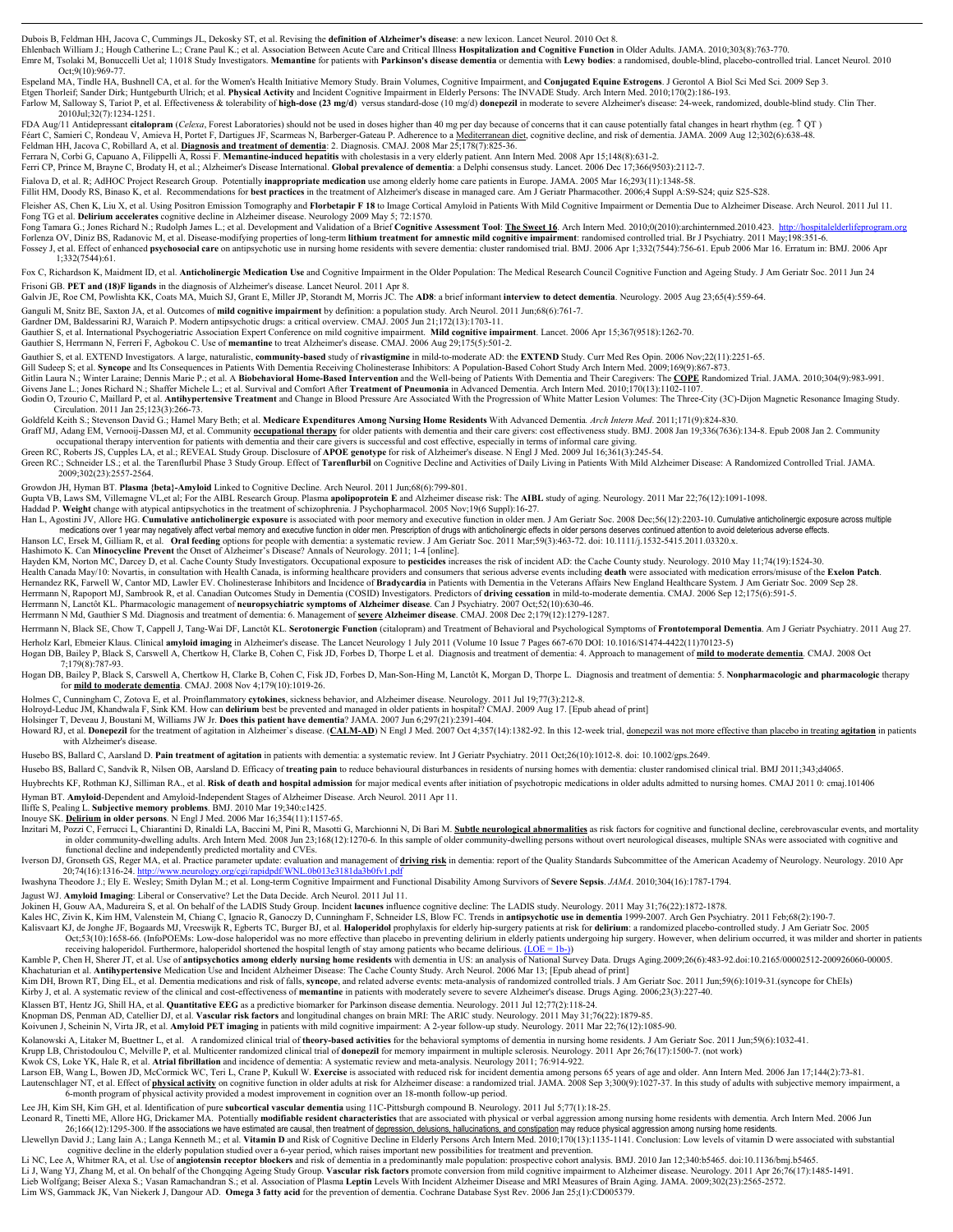Lin FR, Metter EJ, O'Brien RJ, Resnick SM, Zonderman AB, Ferrucci L. **Hearing loss** and incident dementia. Arch Neurol. 2011 Feb;68(2):214-20.

Liperoti R, Pedone C, Lapane KL, et al. **Venous Thromboembolism** Among Elderly Patients Treated With **Atypical** and Conventional Antipsychotic Agents. Arch Intern Med. 2005 Dec 12;165(22):2677-2682.<br>Liu-Ambrose Teresa; Nag

Livingston G, et al. Old Age Task Force of the World Federation of Biological Psychiatry. **Systematic review of psychological approaches** to the management of neuropsychiatric symptoms of dementia. Am J Psychiatry. 2005 Nov;162(11):1996-2021.

Lo RY, Hubbard AE, Shaw LM, et al. for the Alzheimer's Disease Ne<mark>uroimaging Initiative. Longitudinal Change of Biomarkers</mark> in Cognitive Decline. Arch Neurol. 2011 Jun 13.<br>Lonergan E, Luxenberg J, Areosa Sastre A, Wyller T non-alcohol withdrawal related delirium among hospitalised patients, and at this time benzodiazepines cannot be recommended for the control of this condition. Because of the scarcity of trials with randomization of patient concealment of allocation of subjects, it is clear that further research is required to determine the role of benzodiazepines in the treatment of non-alcohol withdrawal related delirium Lonergan E, Luxenberg J, Valproate preparations for agitation in dementia. *Cochrane Database of Systematic Reviews* 2009; Issue 3.

Loveman E, Green C, Kirby J, Takeda A, Picot J, Payne E, Clegg A. The clinical and cost-effectiveness of donepezil, rivastigmine, galantamine and memantine for Alzheimer's disease. Health Technol Assess. 2006 Jan;10(1):1-1 Loy C, Schneider L. **Galantamine** for Alzheimer's disease and mild cognitive impairment. Cochrane Database Syst Rev 2006; 1: CD001747.

Lu PH, Masterman DA, Mulnard R, et al. Effects of Testosterone on Cognition and Mood in Male Patients With Mild **Alzheimer Disease** and Healthy Elderly Men. Arch Neurol. 2005 Dec 12; [Epub ahead of print]

Lu PH, Edland SD, Teng E, Tingus K, Petersen RC, Cummings JL; Alzheimer's Disease Cooperative Study Group. Donepezil delays progression to AD in MCI subjects with depressive symptoms. Neurology. 2009 Jun 16;72(24):2115-21. Lyketsos CG, et al.; Task Force of American Association for Geriatric Psychiatry. Position statement of the American Association for Geriatric Psychiatry regarding principles of care for patients with dementia resulting fr

disease. Am J Geriatr Psychiatry. 2006 Jul;14(7):561-72.

Machulda MM, Jones DT, Vemuri P, et al. Effect of **APOE {varepsilon}4 Status** on Intrinsic Network Connectivity in Cognitively Normal Elderly Subjects. Arch Neurol. 2011 May 9. Mackin P, Thomas SH. **Atypical antipsychotic drugs**. BMJ. 2011 Mar 4;342:d1126. doi: 10.1136/bmj.d1126.

Malouf R, Grimley Evans J. Folic acid with or without vitamin B12 for the prevention & treatment of healthy elderly and demented people. Cochrane Database Syst Rev. 2008 Oct 8;(4):CD004514. The small number of studies whic done provide no consistent evidence either way that folic acid, with or without vitamin B12, has a beneficial effect on cognitive function of unselected healthy or cognitively impaired older people. In a preliminary study,

improvement in the response of people with Alzheimer`s disease to cholinesterase inhibitors. In another, long-term use appeared to improve the cognitive function of healthy older people with high homocysteine levels.

Mangialasche Francesca, Solomon Alina, Winblad Bengt et al; **Alzheimer's disease: clinical trials and drug development**, The Lancet Neurology, Volume 9, Issue 7, July 2010

Manly JJ, Schupf N, Stern Y, et al. **Telephone-based identification** of mild cognitive impairment and dementia in a multicultural cohort. Arch Neurol. 2011 May;68(5):607-14.<br>Marcantonio Edward R. In the Clinic: <u>Delirium</u>.

Marsh L. Treatment of **Lewy-body dementias and psychopathology**. Lancet Neurol. 2010 Oct;9(10):943-5. Epub 2010 Aug 20. PubMed PMID: 20729149.

Martin M. Clare L. Altgassen AM. Cameron MH. Zehnder F. Cognition-based interventions for healthy older people and people with mild cognitive impairment. Cochrane Database of Systematic Reviews 2011, Issue 1, Art. No.: CD0 There is evidence that cognitive interventions do lead to performance gains but none of the effects observed could be attributable specifically to cognitive training, as the improvements observed did not exceed the improve conditions. This does not mean that longer, more intense or different interventions might not be effective, but that those which have been reported thus far have only limited effect. We therefore suggest more standardized maximize comparability of studies and to maximize the possibility of data pooling - also in other cognitive domains than memory.

Matsuzaki T, Sasaki K, Tanizaki Y, et al. **Insulin resistance** is associated with the pathology of Alzheimer disease. The Hisayama Study. Neurology. 2010 Aug 25.

Matsuzaki T, Sasaki K, Hata J, et al. Association of Alzheimer disease pathology with **abnormal lipid metabolism**: The Hisayama Study. Neurology. 2011 Sep 13;77(11):1068-75.

Mattsson N, Zetterberg H, Hansson O, Andreasen N, Parnetti L, Jonsson M, ET AL. **CSF biomarkers** and incipient Alzheimer disease in patients with mild cognitive impairment. JAMA. 2009 Jul 22;302(4):385-93.

Mayeux R. Clinical practice. **Early Alzheimer's disease**. N Engl J Med. 2010 Jun 10;362(23):2194-201.

Mazza M, Capuano A, Bria P, Mazza S. **Ginkgo biloba and donepezil**: a comparison in the treatment of Alzheimer's dementia in a randomized placebo-controlled double-blind study. Eur J Neurol. 2006 Sep;13(9):981-5.

McGuinness B, Todd S, Passmore P, Bullock R. The effects of blood pressure lowering on development of cognitive impairment & dementia in patients without apparent prior cerebrovascular disease. Cochrane Database Syst Rev. were significant problems identified with analysing the data, however, due to the number of patients lost to follow-up and the number of placebo patients given active treatment. This introduced bias. More robust results ma year data to reduce differential drop-out or by conducting a meta- analysis using individual patient data.

McGuinness B, O'Hare J, Craig D, et al. Statins for the treatment of dementia. Cochrane Database Syst Rev. 2010 Aug 4;8:CD007514. There is insufficient evidence to recommend statins for the treatment of dementia. Analysis

McLeod PJ, Huang AR, Tamblyn RM, Gayton DC. Defining **inappropriate** practices in prescribing for elderly people: a national consensus panel. CMAJ. 1997 Feb 1;156(3):385-91.

McMahon JA, Green TJ, Skeaff CM, Knight RG, Mann JI, Williams SM. A controlled trial of **homocysteine** lowering and cognitive performance. N Engl J Med. 2006 Jun 29;354(26):2764-72.

#### McShane R, Areosa Sastre A, Minakaran N. **Memantine** for dementia. Cochrane Database Syst Rev 2006; 2: CD003154.

Medical Letter. Treatment Guidelines. **Drugs for Cognitive Loss and Dementia**. Mar 2010.

Mielke MM, Zandi PP, Shao H, et al. The 32-year relationship between **cholesterol and dementia** from midlife to late life. Neurology. 2010 Nov 10.

Mintzer JE, Tune LE, Breder CD, et al. Aripiprazole for the treatment of psychoses in institutionalized patients with Alzheimer dementia: a multicenter, randomized, double-blind, placebo-controlled assessment of three fixe Am J Geriatr Psychiatry. 2007 Nov;15(11):918-31.

Mitchell SL. A **93-year-old man with advanced dementia and eating problems**. JAMA. 2007 Dec 5;298(21):2527-36. Epub 2007 Nov 6.<br>Mitchell SL et al. The clinical course of **advanced dementia**. N Engl J Med 2009 Oct 15; 361:1

Mitchell AJ, Shiri-Feshki M. Rate of **progression** of **mild cognitive impairment to dementia**--meta-analysis of 41 robust inception cohort studies. Acta Psychiatr Scand. 2009 Apr;119(4):252-65.

Mintzer J, et al. Risperidone in the treatment of psychosis of Alzheimer disease: results from a prospective clinical trial. Am J Geriatr Psychiatry. 2006 Mar;14(3):280-91. (Negative trial)

Mittelman MS, Haley WE, Clay OJ, Roth DL. Improving **caregiver** well-being delays nursing home placement of patients with Alzheimer disease. Neurology. 2006 Nov 14;67(9):1592-9.

Mitchell SL, Kiely DK, Hamel MB, Park PS, Morris JN, Fries BE. **Estimating prognosis** for nursing home residents with advanced dementia. JAMA. 2004 Jun 9;291(22):2734-40.

Mitchell Susan L.; Miller Susan C.; Teno Joan M.; et al. Prediction of 6-Month Survival of Nursing Home Residents With Advanced Dementia Using ADEPT vs Hospice Eligibility Guidelines. JAMA. 2010;304(17):1929-1935.

Molnar, Frank J., Simpson, Christopher S. Approach to assessing **fitness to drive** in patients with cardiac and cognitive conditions. Can Fam Physician 2010 56: 1123-1129. (See also www.mocatest.org)

Morrens M, Wezenberg E, Verkes RJ, Hulstijn W, Ruigt GS, Sabbe BG. Psychomotor and memory effects of haloperidol, olanzapine, and paroxetine in healthy subjects after short-term administration. J Clin Psychopharmacol. 2007 Feb;27(1):15-21. Short-term administration of olanzapine, and not of haloperidol, impedes several aspects of psychomotor function and verbal memory in healthy volunteers.

Morris MC, et al. Associations of **vegetable and fruit consumption** with age-related cognitive change. Neurology. 2006 Oct 24;67(8):1370-6.

Mukundan A, Faulkner G, Cohn T, Remington G. Antipsychotic switching for people with schizophrenia who have neuroleptic-induced weight or metabolic problems. Cochrane Database of Systematic Reviews 2010, Issue 12. Art. No. side effects, but the data were weak due to the limited number of trials in this area and small sample sizes. Poor reporting of data also hindered using some trials and outcomes. There was no difference in mental state, gl state and contract the methods of the methods of the contract of the comparable were compared none of them had an advantage over the others in their effects on the primary outcomes considered in<br>related adverse events betw this review. Better designed trials with adequate power would provide more convincing evidence for using medication switching as an intervention strategy.

Nelson JC, Devanand DP. A Systematic Review and Meta-Analysis of Placebo-Controlled **Antidepressant** Studies in People with **Depression and Dementia** J Am Geriatr Soc. 2011 Apr;59(4):577-85.

NHS CKS Dementia Clinical Knowledge Summary 2010 http://www.cks.nhs.uk/dem

NIA: Jack Clifford R., Albert Marilyn S., Knopman David S.. Introduction to the recommendations from the National Institute on Aging and the Alzheimer's Association workgroup on diagnostic guidelines for Alzheimer's diseas http://www.alz.org/documents\_custom/Intro\_Diagnostic\_Recommendations\_Alz\_proof.pdf

NIA:McKhann Guy M, Knopman David S., Chertkow Howard. The **diagnosis of dementia due to Alzheimer's disease**: Recommendations from the National Institute on Aging and the Alzheimer's Association workgroup.

http://www.alz.org/documents\_custom/Diagnostic\_Recommendations\_Alz\_proof.pdf<br>NIA: Albert Marilyn S., DeKosky Steven T., Dickson Dennis. The diagnosis of **mild cognitive impairment due to Alzheimer's disease**: Recommendatio ustom/Diagnositic\_Recommendations\_MCI\_due\_to\_Alz\_proof.pd

NIA: Sperling Reisa A., Aisen Paul S., Beckett Laurel A..Toward defining the preclinical stages of Alzheimer's disease: Recommendations from the National Institute on Aging and the Alzheimer's Association workgroup. http://www.alz.org/documents\_custom/Diagnostic\_Recommendations\_Alz\_Preclinical.pdf<br>NIH: National Institutes of Health. State-of-the-Science Conference statement: preventing Alzheimer's disease and cognitive decline. April

 Aug 24, 2010. NIH NATIONAL INSTITUTES OF HEALTH STATE-OF-THE-SCIENCE CONFERENCE STATEMENT NIH State-of-the-Science Conference: **Preventing Alzheimer's Disease** and Cognitive Decline April 26–28, 2010

http://consensus.nih.gov/2010/docs/alz/alz\_stmt.pdf

NICE National Institute for Health and Clinical Excellence. Donepezil, galantamine, rivastigmine (review) and memantine for the treatment of Alzheimer's disease. London (UK): National Institute for Health and Clinical Exce Nov. 64 p. (Technology appraisal guidance; no. 111). http://www.nice.org.uk/guidance/TA111/guidance/pdf/English

NICE: National Collaborating Centre for Acute and Chronic Conditions. Delirium: diagnosis, prevention and management. London (UK): National Institute for Health and Clinical Excellence (NICE); 2010 Jul. 29 p. (Clinical gui emedia/live/13060/49913/49913.pdf

**NICE**- **Delirium**: diagnosis, prevention and management. (Clinical guidline 103. ) **2010**. http://www.nice.org.uk/CG103

**NICE**: Technical Appraisal Guidance 111 Mar 2011. **Donepezil, galantamine, rivastigmine and memantine** for the treatment of Alzheimer's disease http://www.nice.org.uk/nicemedia/live/13419/53619/53619.pdf

Nourhashemi Fati, Andrieu Sandrine, Gillette-Guyonnet Sophie, et al., on behalf of the PLASA Group. Effectiveness of a specific care plan in patients with Alzheimer's disease: cluster randomised trial (PLASA study). BMJ 20 O'Kee e E, Mukhtar O, O'Kee e ST. **Orientation to time** as a guide to the presence and severity of cognitive impairment in older hospital patients. J Neurol Neurosurg Psychiatry. 2011;82:500-4.

Ohara T, Doi Y, Ninomiya T, et al. **Glucose tolerance status** and risk of dementia in the community: The Hisayama Study. Neurology. 2011 Sep 20;77(12):1126-34.<br>Oldenbeuving AW, de Kort PL, Jansen BP, et al. **Delirium in th** 

O'Mahony Rachel, Murthy Lakshmi, Akunne A, et al., for the Guideline Development Group. Synopsis of the National Institute for Health (NIH) and Clinical Excellence Guideline for Prevention of Delirium. Ann Intern Med June 154:746-751. Oveisgharan S, Hachinski V. **Hypertension**, executive dysfunction, and progression to dementia: the Canadian study of health and aging. Arch Neurol 2010; 67:187-192.

Patterson C, Feightner JW, Garcia A, Hsiung GY, MacKnight C, Sadovnick AD. Diagnosis and treatment of dementia: 1. **Risk assessment and primary prevention** of Alzheimer disease. CMAJ. 2008 Feb 26;178(5):548-56.

Perneczky R, Tsolakidou A, Arnold A, et al. **CSF soluble amyloid precursor proteins** in the diagnosis of incipient Alzheimer disease. Neurology. 2011 Jul 5;77(1):35-8.

Perras C, Shukla VK, Lessard C, et al.Cholinesterase Inhibitors for Alzheimer's Disease:A Systematic Review of Randomized Controlled Trials [Technology report no 58]. Ottawa: Canadian Coordinating Office for Health Technol Peters R, Beckett N, Forette F, et al. HYVET investigators. Incident dementia and blood pressure lowering in the Hypertension in the Very Elderly Trial cognitive function assessment (HYVET-COG): a double-blind, placebo con

Lancet Neurol. 2008 Aug;7(8):683-9. Epub 2008 Jul 7. Antihypertensive treatment in elderly patients does not statistically reduce incidence of dementia. This negative finding might have been due to the short follow-up, owi early termination of the trial, or the modest effect of treatment. Nevertheless, the HYVET findings, when included in a meta-analysis, might support antihypertensive treatment to reduce incident dementia.

#### Pharmacist's Letter Oct 2006. **Drug treatment of Dementia** due to Alzheimer's Disease.

Pharmacist's Letter. **Fall prevention in the elderly**. April 2010.

Phillips VL, Diwan S. The incremental effect of dementia-related problem **behaviors** on the time to nursing home placement in poor, frail, demented older people.J Am Geriatr Soc. 2003 Feb;51(2):188-93.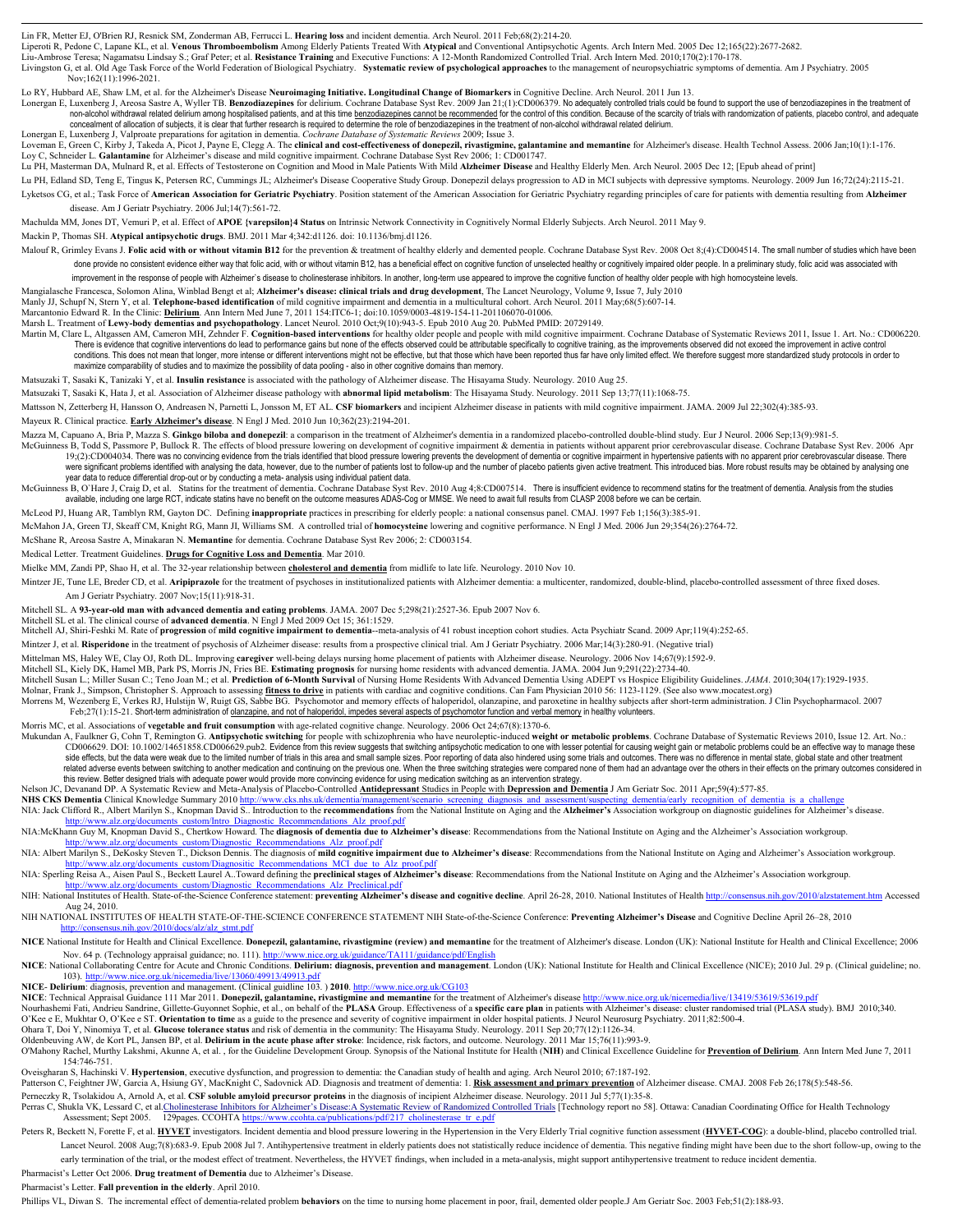Piguet Olivier, Homberger Michael, Mioshi Eneida, et al. Behavioural-variant frontotemporal dementia: diagnosis, clinical staging, and management, The Lancet Neurology, In Press, Corrected Proof, Available online 10 Dec 20 1474-4422

Plassman Brenda L., Williams, Jr John W.., Burke, James R.et al. NIH Conferences: Systematic Review: Factors Associated With Risk for and Possible Prevention of Cognitive Decline in Later Life. Ann Intern Med August 3, 201 153:182-193.

Pollock BG, Mulsant BH, et al. Double-blind comparison of **citalopram and risperidone** for the treatment of behavioural and psychotics symptoms associated with dementia. *Am J Geriatr Psychiatry* 2007; 15: 942-952.

Pollock, Bruce G., Mulsant, Benoit H. Between Scylla and Charybdis: **antipsychotic and other psychotropic medications** in older nursing home residents CMAJ 2011 183: 778-779.

Powell MR, et al. Cognitive measures predict pathologic Alzheimer disease. Arch Neurol. 2006 Jun;63(6):865-8. (InfoPOEMs: Baseline scores on the Mayo Cognitive Factor Scales (MCFS) are somewhat predictive of developing Alz  $years. (LOE = 2b)$ )

Oaseem A, Snow V, Cross JT Jr, et al. American College of Physicians/American Academy of Family Physicians Panel on Dementia. Current pharmacologic treatment of dementia: a clinical practice guideline from the American Col of Physicians and the American Academy of Family Physicians. Ann Intern Med. 2008 Mar 4;148(5):370-8.

Querfurth HW, LaFerla FM. **Alzheimer's** Disease-**Mechanism of Disease**. N Engl J Med 2010 362: 329-344

Quinn JF.; Raman R,Thomas RG.; et al. **Docosahexaenoic Acid (DHA) Supplementation** and Cognitive Decline in Alzheimer Disease: A Randomized Trial. JAMA. 2010;304(17):1903-1911.

Rabins PV et al. Practice Guideline for the Treatment of patients with **Alzheimer's Disease and other Dementias. APA American 2007** http://www.psych.org/psych\_pract/treatg/pg/AlzPG101007.pdf

Raffaitin C, Féart C, Le Goff M, et al. Metabolic syndrome and cognitive decline in French elders: The Three-City Study. Neurology. 2011 Feb 8;76(6):518-25.<br>Rafii MS, Walsh S, Little JT, et al. Alzheimer's Disease Cooperat

Raina P, Santaguida P, Ismaila A, et al. Effectiveness of cholinesterase inhibitors and memantine for treating dementia: evidence review for a clinical practice guideline. Ann Intern Med. 2008 Mar 4;148(5):379-97.<br>Rait G.,

Raivio MM, Laurila JV, Strandberg TE, et al. Ne**ither atypical nor conventional antipsychotics increase mortality** or hospital admissions among elderly patients with dementia: a two-year prospective study. Am J Geriatr<br>Psy

Rappaport SA, Marcus RN, Manos G, McQuade RD, Oren DA. A randomized, double-blind, placebo-controlled tolerability study of intramuscular aripiprazole in acutely agitated patients with Alzheimer's, vascular, or mixed demen J Am Med Dir Assoc. 2009 Jan;10(1):21-7.

Rapoport MJ, Herrmann N, Molnar FJ, et al. Sharing the responsibility for assessing the risk of the **driver** with dementia. CMAJ. 2007 Sep 11;177(6):599-601.

Raschetti R, Albanese E, Vanacore N, Maggini M. Cholinesterase inhibitors in **mild cognitive impairment**: a systematic review of randomised trials. PLoS Med. 2007 Nov 27;4(11):e338. The use of ChEls in MCI was not associat

Redelmeier DA, Thiruchelvam D, Daneman N. **Delirium** after elective surgery among elderly patients <mark>taking statins</mark>. CMAJ. 2008 Sep 23:179(7):645-52.<br>Ringman John M. Setting the stage for **precedion of familial Alzheimer's** Rizzo Matthew. **Impaired Driving From Medical Conditions**: A 70-Year-Old Man Trying to Decide if He Should Continue Driving. JAMA. 2011;305(10):1018-1026. Robinson DM, Keating GM. **Memantine**: a review of its use in Alzheimer's disease. Drugs. 2006;66(11):1515-34.

Rocca WA, Bower JH, Maraganore DM, et al. Increased risk of cognitive impairment or dementia in women who underwent oophorectomy before menopause. Neurology. 2007 Sep 11;69(11):1074-83. Epub 2007 Aug 29. Both unilateral an bilateral **oophorectomy** preceding the onset of menopause are associated with an increased risk of cognitive impairment or dementia. The effect is age-dependent and suggests a critical age window for neuroprotection. Roe CM, Fagan AM, Williams MM, et al. Improving **CSF biomarker** accuracy in predicting prevalent and incident Alzheimer disease. Neurology. 2011 Feb 8;76(6):501-10.

Roe CM, Fagan AM, Grant EA, et al. **Cerebrospinal fluid biomarkers**, **education**, **brain volume**, and future cognition. Arch Neurol. 2011 Sep;68(9):1145-51.

Rolland Y, et al. Exercise program for nursing home residents with Alzheimer's disease: a 1-year randomized, controlled trial. J Am Geriatr Soc. 2007 Feb; 55(2): 158-65. A simple exercise program, 1 hour twice a week, led slower decline in ADL score in patients with AD living in a nursing home than routine medical care.

Roman GC, Salloway S, Black SE, et al. Randomized, placebo-controlled, clinical trial of donepezil in vascular dementia: differential effects by hippocampal size. Stroke. 2010 Jun;41(6):1213-21. Epub 2010 Apr 15 Rosenberg PB, Drye LT, Martin BK, et al. DIADS-2 Research Group. Sertraline for the treatment of depression in Alzheimer disease. Am J Geriatr Psychiatry. 2010 Feb;18(2):136-45. CONCLUSIONS: Sertraline not effective Rosenheck RA, Leslie DL, Sindelar JL, et al. Clinical Antipsychotic Trial of Intervention Effectiveness-Alzheimer's Disease (CATIE-AD) investigators. Cost-benefit analysis of second-generation antipsychotics and placebo in

- trial of the treatment of psychosis and aggression in Alzheimer disease. Arch Gen Psychiatry. 2007 Nov;64(11):1259-68. There were no differences in measures of effectiveness between initiation of active treatments or place (which represented watchful waiting) but the placebo group had significantly lower health care costs.
- Sultzer DL, Davis SM, Tariot PN, Dagerman KS, Lebowitz BD, Lyketsos CG, Rosenheck RA, Hsiao JK, Lieberman JA, Schneider LS; CATIE-AD Study Group. Clinical Symptom Responses to Atypical Antipsychotic Medications in Alzheime Outcomes From the CATIE-AD Effectiveness Trial. Am J Psychiatry. 2008 Jun 2. [Epub ahead of print] In this descriptive analysis of outpatients with Alzheimer's disease in usual care settings, some clinical symptoms improve Antipsychotics may be more effective for particular symptoms, such as anger, aggression, and paranoid ideas. They do not appear to improve functioning, care needs, or quality of life.

Rossom RC, Rector TS, Lederle FA, et al. Are All Commonly Prescribed Antipsychotics Associated with Greater **Mortality** in Elderly Male Veterans with Dementia? J Am Geriatr Soc. 2010 May 7.

Commonly prescribed doses of haloperidol, olanzapine, and risperidone, but not quetiapine, were associated with a short-term increase in mortality.

Rusanen Minna; Kivipelto Miia; Quesenberry Charles P. Jr; et al. Heavy **Smoking in Midlife** and Long-term Risk of Alzheimer Disease and Vascular Dementia. Arch Intern Med. 2011;171(4):333-339.

Sacchetti E, Turrina C, Valsecchi P. Cerebrovascular accidents in elderly people treated with antipsychotic drugs: a systematic review. Drug Saf. 2010 Apr 1;33(4):273-88. doi: 10.2165/11319120-00000000-00000.

Saczynski, J.S., Beiser, A., Seshadri, S., et al. **Depressive symptoms** and risk of dementia: The Framingham Heart Study. Neurology 2010 75: 35-41.

Sanders Robert D, Pandharipande Pratik P, Davidson Andrew J, et al. Anticipating and managing **postoperative delirium** and cognitive decline in adults. BMJ 2011;343:doi:10.1136/bmj.d4331 (Published 20 July 2011)

Sano M, Bell KL, Galasko D, et al. A randomized, double-blind, placebo-controlled trial of **simvastatin to treat Alzheimer disease**. Neurology. 2011 Aug 9;77(6):556-63. (no benefit)

Scarmeas N, et al. Physical activity, diet, and risk of Alzheimer disease. JAMA. 2009 Aug 12;302(6):627-37. In this study, both higher Mediterranean-type diet adherence and higher physical activity were independently assoc reduced risk for AD.

Scarmeas N, Honig LS, Choi H, et al. **Seizures** in Alzheimer disease: who, when, and how common? Arch Neurol. 2009 Aug;66(8):992-7.

Schafer JH, et al. **Homocysteine** and cognitive function in a population-based study of older adults. J Am Geriatr Soc. 2005 Mar;53(3):381-8.

Schmidt C, Wolff M, Weitz M, et al. **Rapidly progressive Alzheimer disease**. Arch Neurol. 2011 Sep;68(9):1124-30.

Schneider LS, Dagerman K, Insel PS. Efficacy and adverse effects of **atypical antipsychotics** for dementia: meta-analysis of randomized, placebo-controlled trials. Am J Geriatr Psychiatry. 2006 Mar;14(3):191-210.

Schneider LS, Dagerman KS, Higgins JP, McShane R. Lack of Evidence for the Efficacy of **Memantine in Mild Alzheimer** Disease. Arch Neurol. 2011 Apr 11.

Schrijvers Elisabeth M. C., Koudstaal Peter J., Hofman Albert, et al. **Plasma Clusterin** and the Risk of Alzheimer Disease. JAMA. 2011;305(13):1322-1326.doi:10.1001/jama.2011.381.

Seitz DP, Adunuri N, Gill SS, et al. Antidepressants for agitation and psychosis in dementia. Cochrane Database Syst Rev. 2011 Feb 16;2:CD008191. Currently there are relatively few studies of antidepressants for the treatm psychosis in dementia. The SSRIs sertraline and citalopram were associated with a reduction in symptoms of agitation when compared to placebo in two studies. Both SSRIs and trazodone appear to be tolerated reasonably well placebo, typical antipsychotics and atypical antipsychotics.<br>Sessums LL. Zembrzuska H. Jackson JL. Does this patient have **n** 

Sessums LL, Zembrzuska H, Jackson JL. Does this patient have **medical decision-making capacity**?. JAMA. 2011 Jul 27;306(4):420-7.

Seshadri Sudha; Fitzpatrick Annette L.; Ikram M. Arfan et al; for the CHARGE, GERAD1, and EADI1 Consortia Genome-wide Analysis of **Genetic Loci Associated With Alzheimer Disease**. *JAMA*. 2010;303(18):1832-1840. Shah RC, Buchman AS, Wilson RS, et al. **Hemoglobin level** in older persons and incident Alzheimer disease: Prospective cohort analysis. Neurology. 2011 Jul 19;77(3):219-26.

Sheldon Tony. Study of **rivastigmine for delirium** in intensive care is stopped after **deaths.** BMJ 2010;340:c2895, doi: 10.1136/bmj.c2895 (Published 28 May 2010)

Sink KM, Thomas J 3rd, Xu H, Craig B, et al. Dual Use of Bladder Anticholinergics and Cholinesterase Inhibitors: Long-Term Functional and Cognitive Outcomes. J Am Geriatr Soc. 2008 Apr 1. [Epub ahead of print] In higher-fu NH residents, dual use of ChIs and bladder anticholinergics may result in greater rates of functional decline than use of ChIs alone. The MDS-COGS may not be sensitive enough to detect differences in cognition due to dual Snowden M, Steinman L, Mochan K, et al. Effect of Exercise on Cognitive Performance in Community-Dwelling Older Adults: Review of Intervention Trials and Recommendations for Public Health Practice and Research. J Am Geriat Soc. 2011 Apr;59(4):704-716.

Snowden JS et al. The **clinical diagnosis of early-onset dementias**: Diagnostic accuracy and clinicopathological relationships. Brain 2011 Aug 11

Soininen H, West C, Robbins J, Niculescu L. Long-Term Efficacy and Safety of Celecoxib in Alzheimer's Disease. Dement Geriatr Cogn Disord. 2006 Oct 26;23(1):8-21 [Epub ahead of print] Celecoxib 200 mg bid did not slow the

progression of AD in this study, and the occurrence of adverse events was as expected for an elderly population with a complex chronic medical condition.<br>Sojkova J, Zhou Y, An Y, et al. Longitudinal Patterns of {beta}-Amyl

Solomon PR, Murphy CA. Should we **screen for Alzheimer's** disease? A review of the evidence for and against screening Alzheimer's disease in primary care practice. Geriatrics. 2005 Nov;60(11):26-31.

Song X, Mitnitski A, Rockwood K. **Nontraditional risk factors** combine to predict Alzheimer disease and dementia. Neurology. 2011 Jul 19;77(3):227-34.

Streim JE, Porsteinsson AP, Breder CD, Swanink R, Marcus R, McQuade R, Carson WH. A randomized, double-blind, placebo-controlled study of aripiprazole (~9mg/d) for the treatment of psychosis in nursing home patients with<br>A psychological and behavioral symptoms, including agitation, anxiety, and depression, were improved with aripiprazole, with a low risk of AEs.<br>Sudeep S Gill, Paula A Rochon, Nathan Herrmann, et al. Atypical antipsychotic dr

CONCLUSION: Older adults with dementia who take atypical antipsychotics have a similar risk of ischaemic stroke to those taking typical antipsychotics.

Suh GH, Shah A. Effect of antipsychotics on mortality in elderly patients with dementia: a 1-year prospective study in a nursing home. Int Psychogeriatr. 2005 Sep;17(3):429-41.<br>Sultzer DL, Davis SM, Tariot PN, et al. CATIE

Jul;165(7):844-54.

Takeda A, Loveman E, Clegg A, et al. A systematic review of the clinical effectiveness of donepezil, rivastigmine and galantamine on cognition, quality of life and adverse events in Alzheimer's disease. Int J Geriatr Psych 2;21(1):17-28 Tariot PN, Schneider L, Katz IR, et al. Quetiapine treatment of psychosis associated with dementia: a double-blind, randomized, placebo-controlled clinical trial. Am J Geriatr Psychiatry. 2006 Sep:14(9):767-76. Epub 2006 A

 Am J Geriatr Psychiatry. 2006 Nov;14(11):988. n=284 All treatment groups showed improvement in measures of psychosis without significant differences between them when planned comparisons were performed. Participants treated with quetiapine or haloperidol showed inconsistent evidence of improvement in agitation. Tolerability was better with quetiapine

compared with haloperidol.<br>Teramura-Grönblad M, Muurinen S, Soini H, et al. Use of a**nticholinergic drugs and cholinesterase inhibitors** and their association with psychological well-being among frail older adults in resid May; 45(5): 596-602.

Teri L, Gibbons LE, McCurry SM, et al. **Exercise plus behavioral management** in patients with Alzheimer disease: a randomized controlled trial. JAMA. 2003 Oct 15;290(15):2015-22.

Thoonsen H, Richard E, Bentham P, Gray R, et al. **Aspirin in Alzheimer's disease: increased risk of intracerebral hemorrhage**: cause for concern? Stroke. 2010 Nov;41(11):2690-2. Tilly J, Reed P, editor(s). Dementia care practice recommendations for assisted living residences and nursing homes. Washington (DC): Alzheimer's Association; 2006 Sep. 28 p.

### http://www.alz.org/documents/national/DementiaCarePracticeRecommendations.pdf

Tsivgoulis G, Alexandrov AV, Wadley VG, et al. Association of higher **diastolic blood pressure** levels with cognitive impairment. Neurology 2009; 73:589-595.